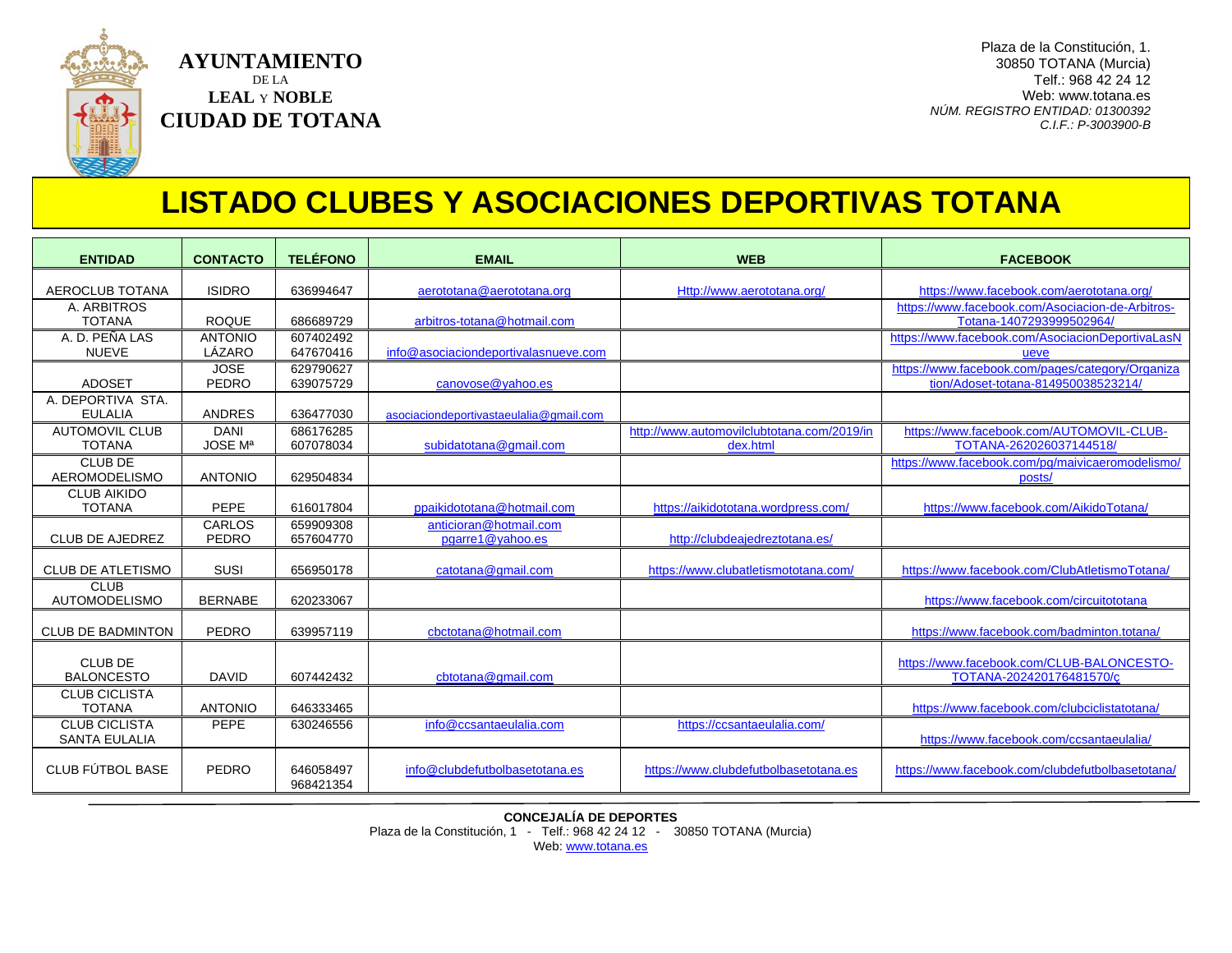

**AYUNTAMIENTO** DE LA **LEAL** Y **NOBLE CIUDAD DE TOTANA**

Plaza de la Constitución, 1. 30850 TOTANA (Murcia) Telf.: 968 42 24 12 Web: www.totana.es *NÚM. REGISTRO ENTIDAD: 01300392 C.I.F.: P-3003900-B*

| <b>CLUB OLIMPICO DE</b><br><b>TOTANA</b>     | <b>SEBASTIAN</b>              | 639582928    | jmartinez@olimpicodetotana.com      |                                                                                | https://www.facebook.com/olimpicodetotana/                                    |
|----------------------------------------------|-------------------------------|--------------|-------------------------------------|--------------------------------------------------------------------------------|-------------------------------------------------------------------------------|
| <b>CLUB FUTBOL SALA</b><br><b>CAPUCHINOS</b> | <b>PACO</b>                   | 639 758 037  | cfscapuchinos@hotmail.com           |                                                                                | https://www.facebook.com/Capuchinos-Totana-<br>265645767266739/               |
| <b>CLUB GIMNASIA</b><br><b>RITMICA</b>       | LAURA                         | 637 543 486  | ritmicatotana@hotmail.com           |                                                                                | https://www.facebook.com/ritmicatotana/                                       |
| <b>CLUB HISPANIAN</b><br><b>RACE</b>         | <b>BARTOLO</b>                | 616 85 16 08 | info@hispanianrace.com              | http://www.hispanianrace.com                                                   | https://www.facebook.com/hispanianrace/                                       |
| <b>CLUB HOCKEY</b><br><b>PATINES</b>         | <b>ALAIN</b>                  | 636 30 944   | alainmartinezaledo@hotmail.es       |                                                                                |                                                                               |
| <b>CLUB KARATE</b>                           | ZINE EL<br><b>ABIDINE</b>     | 67758546     | abidinealoui@hotmail.com            |                                                                                |                                                                               |
| <b>CLUB FRONTON</b><br><b>INTEGRACION</b>    | ALEJANDRO                     | 657565750    | alejandroantezana2@gmail.com        |                                                                                |                                                                               |
| <b>CLUB ORIENTACIÓN</b>                      | <b>SALVA</b>                  | 678 666 594  | clubtotanaorientacion@gmail.com     | https://totana-o.com/                                                          | https://www.facebook.com/totanaorientacion/                                   |
| <b>ESCUELA VIP PADEL</b>                     | <b>FRAN</b>                   | 610065364    | franabellaneda@moveamg.com          | http://www.moveamg.com/servicio/move-<br>padel-pistas-de-padel-clases-de-padel |                                                                               |
| <b>CLUB PATIN TOTANA</b>                     | <b>MERY</b>                   | 646084907    | nunki mim@hotmail.com               |                                                                                | https://www.facebook.com/ClubPatinTotana                                      |
| CLUB PETANCA STA.<br><b>EULALIA</b>          | <b>DIEGO</b>                  | 660296203    | diegopetanca@hotmail.com            |                                                                                |                                                                               |
| <b>CLUB PETANCA</b><br><b>TOTANA</b>         | <b>JOSE</b><br><b>ALFREDO</b> | 659711227    | quterbroco@hotmail.com              |                                                                                |                                                                               |
| <b>CLUB RUGBY</b><br><b>TOTANA</b>           | <b>SALVA</b>                  | 696 296 771  | rugbytotana@gmail.com               | https://clubrugbytotana.wordpress.com/                                         | https://www.facebook.com/clubrugbytotana                                      |
| <b>CLUB SENDERISTA</b>                       | <b>DAVID</b>                  | 655 161 635  | clubsenderistatotana@hotmail.com    | http://www.clubsenderistatotana.es                                             | https://www.facebook.com/Club-Senderista-Totana-<br>Totana-1393144227666920/  |
| CLUB TAE KWON DO                             | <b>MANOLO</b>                 | 667019686    | manueliimenezperez@hotmail.com      |                                                                                | https://www.facebook.com/Club-de-Taekwondo-San-<br>Fulgencio-857415457630531/ |
| <b>CLUB TENIS TOTANA</b>                     | PEDRO                         | 616057092    | clubtenistotana@clubtenistotana.com |                                                                                | https://www.facebook.com/clubtenistotana/?tn-<br>$str=k*F$                    |
| <b>CLUB TENIS KUORE</b>                      | <b>PATRICIA</b>               | 677565953    | patriciasalas.m@gmail.com           |                                                                                | https://www.facebook.com/Club-de-Tenis-Kuore-<br>369830353594047/             |
| <b>CLUB TENIS DE</b><br><b>MESA</b>          | <b>DOMINGO</b>                | 607636836    | totanatm@gmail.com                  | http://totanatm.blogspot.com.es                                                | https://www.facebook.com/ctotanatm/                                           |
| <b>CLUB TERRA SPORT</b>                      | <b>ANTONIO</b>                | 607402492    | info@terrasport.es                  | http://www.terrasport.es/                                                      | https://www.facebook.com/terrasportcyclingtotana/                             |

**CONCEJALÍA DE DEPORTES**

Plaza de la Constitución, 1 - Telf.: 968 42 24 12 - 30850 TOTANA (Murcia)

Web: [www.totana.es](http://www.totana.es/)